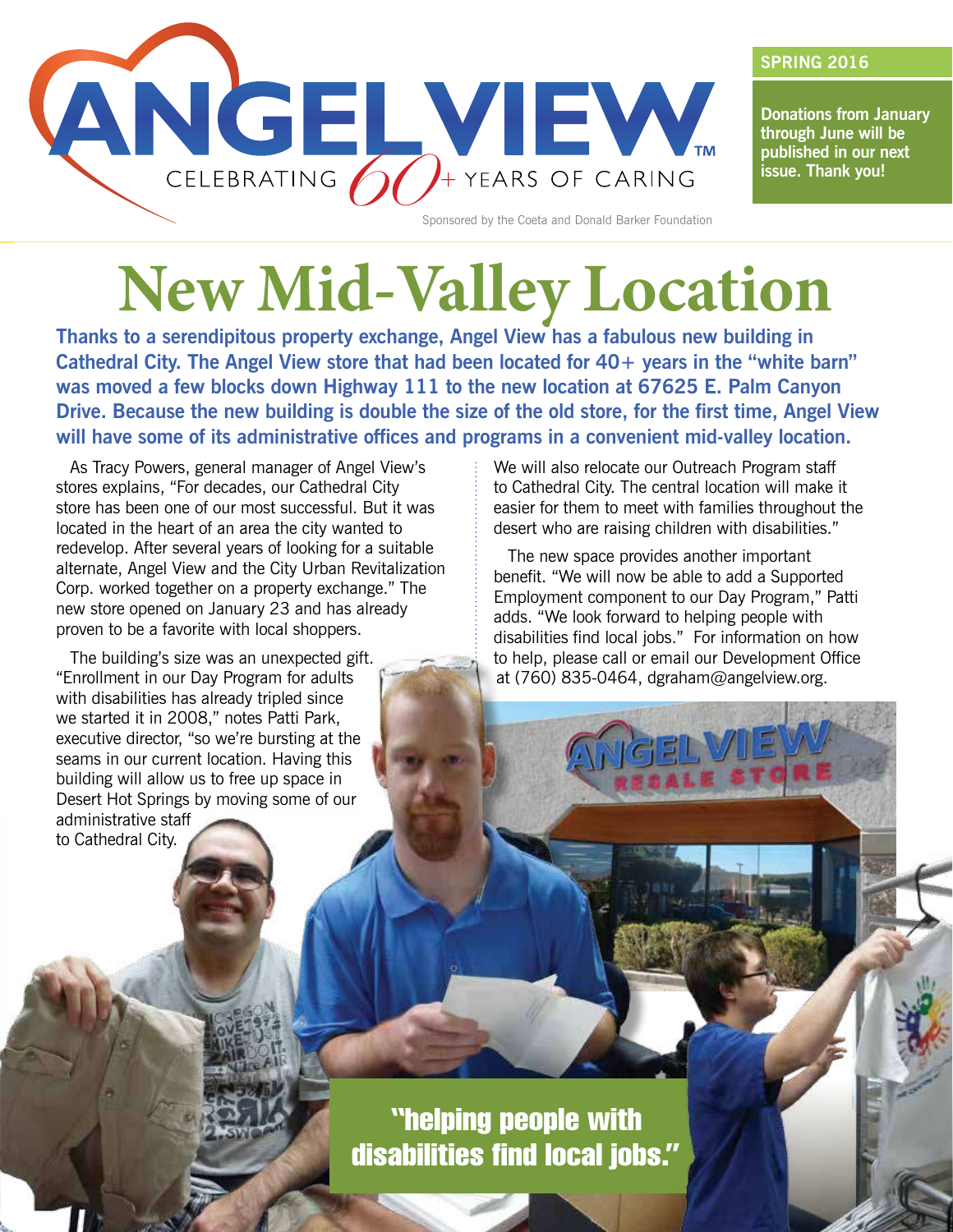# Volunteers Donate Time, Talents

On January 14, for the 8th consecutive year, congregants from Desert Cities Church of Christ celebrated the Martin Luther King Day of Service by volunteering at Angel View. Some 75 participants, from elementary school age to adults, were on hand to help beautify the Angel View campus, which is the site of a therapeutic Day Program for adults with developmental disabilities. Desert Hot Springs Mayor Scott Matas welcomed the group.

"When we moved to the desert nine years ago, we decided we wanted to partner with a cause where we'd become like family," says Mj Saltz, local HOPE Worldwide representative. "We chose Angel View because of the wonderful work they do for people with



disabilities. My husband Danny and I have a daughter with autism so we formed an immediate, personal connection to Angel View."

Angel View was also the grateful beneficiary of beautiful handmade quilts, lovingly created by congregants of Trinity Lutheran Church, who wanted to be sure none of our clients were cold

this winter. In addition to their handiwork, to generate funds to further assist our clients, they donated all items leftover from their bazaar fundraiser to our resale stores.

"We are very grateful to have been adopted by these hard-working groups," notes Patti Park, executive director. "It's an honor to share our mission with people whose hearts are so giving."







**Contact us to learn more about how to support Angel View!**



**Peter's Voice** By Peter Li, Angel View Resident

I went to the 4th Annual DisAbility Sports Festival in Palm Desert with two of my roommates. This was the first year for having power soccer. The coach, Steve Everett, brought his wheelchair. It was tiny, compact and very low to the ground...with tiny wheels and a rectangular metal guard rail all around. I was wondering how we would play if we didn't have the plastic guards in front of our footrests. Steve had plastic crates we tied in front of our power wheelchairs with zip ties and bungee cords. A quick fix.

While Steve and his team were putting crates on their chairs, I went to hit the soccer ball around the gym. "I gotta practice a little bit." It was finally my turn. I went to go try it out. I can hit the ball safely. "Awesome."

Steve had us form a circle so he could explain the rules, then we formed teams. A rivalry was born! Even though we never played each other and it was my first time playing power soccer, it was a close game – 4 vs. 3.

Every time I saw the participants hit the ball, it put a smile on their faces. That was the best part of the game. Patti Park, Angel View's executive director, and Katie Gerfen, our activities coordinator, liked it so much that they decided to do power soccer on the Angel View basketball court. "Thank you Judy May!!!"



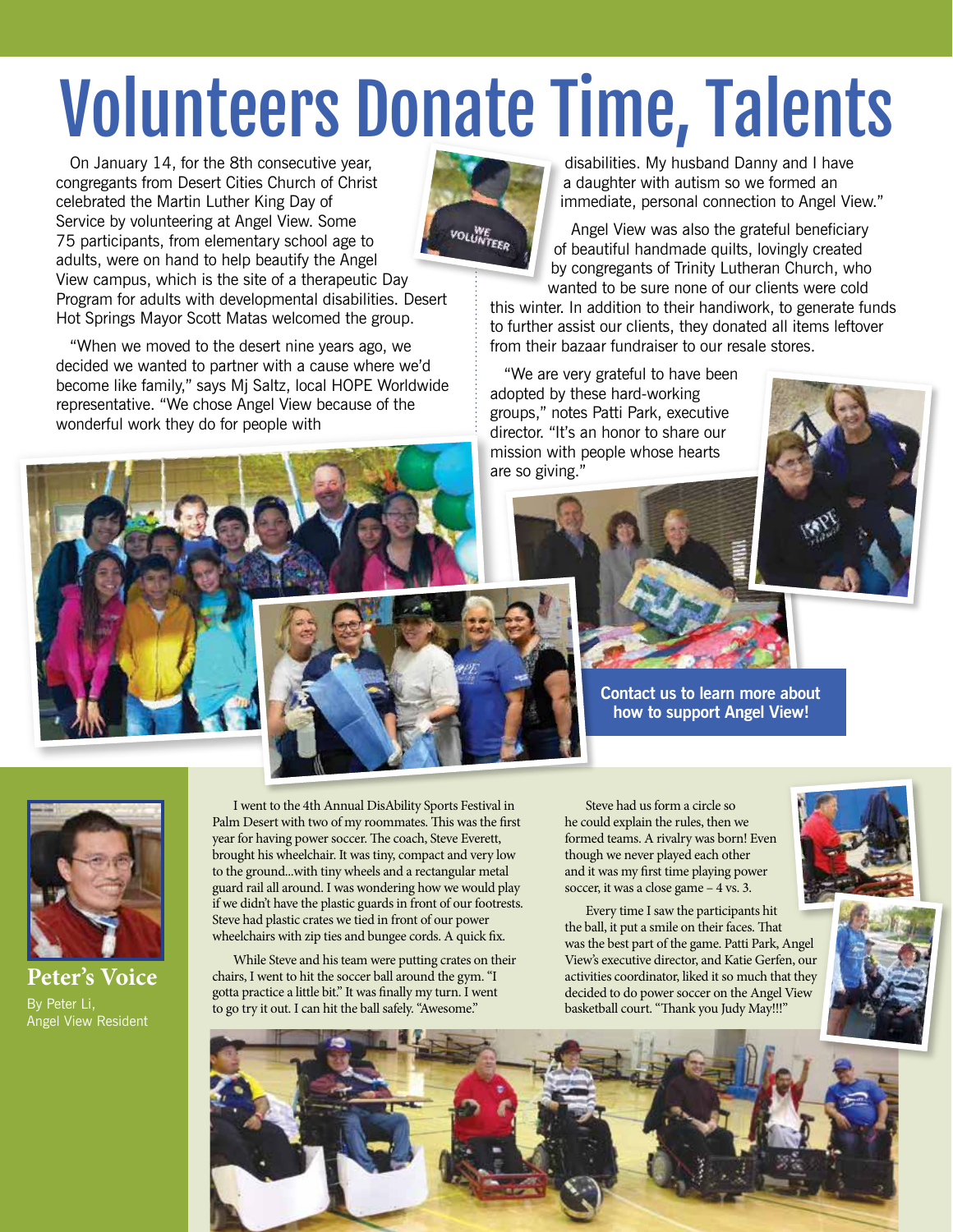# **Duke Graham Named**

Fundraising is the staff of life for nonprofits, and in Angel View's case, every donated dollar helps us serve children and adults with disabilities. So we are pleased to welcome Duke Graham as development officer. He will lead Angel View's annual giving program, major gifts, legacy program, donor recognition and events.



Duke was formerly director of development at the College of Natural Sciences at California State University, San Bernardino. Earlier he served as director of regional development at the University of California-Riverside. Before moving to the desert, he worked in development at the Rhode

Island School of Design and the New England School of Law. He is a graduate of Amherst College and earned a master's degree at Northeastern University.

Duke would love to hear from you, dgraham@ angelview.org; (760) 835-0464.

### Living the High Life

From rock walls to the top Bear Mountain, Angel View clients were out having fun this winter, testing their limits, enjoying nature. Supporters like you make it possible!



## **Jewish Federation, Tamarisk Women's Association Put**  *WHEELS IN MOTION*

For residents of Angel View's homes, mobility is the ticket to quality of life. But it takes specially equipped vehicles to transport them to their medical, dental and therapy appointments, and to take them to visit family members and on community outings.

"We like to have a vehicle at each of our 19 group homes," explains Patti Park, executive director, "but some of them are past the end of their natural life. The van at Friedman House, for example, was one of our oldest  $- a 13$ -year old van. So we were

thrilled that Jewish Federation of the Desert and the Women's Association of Tamarisk Country Club took our plight to heart!" They raised the funds necessary to purchase a new wheelchair accessible vehicle, complete with high ceilings and a wheelchair lift.

"None of our organizations can meet all the needs of our community by acting alone," notes Bruce Landgarten, CEO of Jewish Federation, "so it gives us great pleasure to partner with Angel View in the care of clients with profound disabilities. We are inspired by the work they do to help clients reach their maximum level of independence, and by the acts of kindness done on their behalf by the Tamarisk Women's Association."

> Jewish Federation of the Desert and Tamarisk Women's Association dynamos worked tirelessly to raise funds for this new wheelchair accessible van for clients at Friedman House. At press time, the wheelchair lift was being installed.



**Thanks to the Rotary Club of Palm Springs, spring means PROM at Angel View.** Spring Fun Days at Camp Forrest are starting up as well. Look for photos on the web and in our next issue.